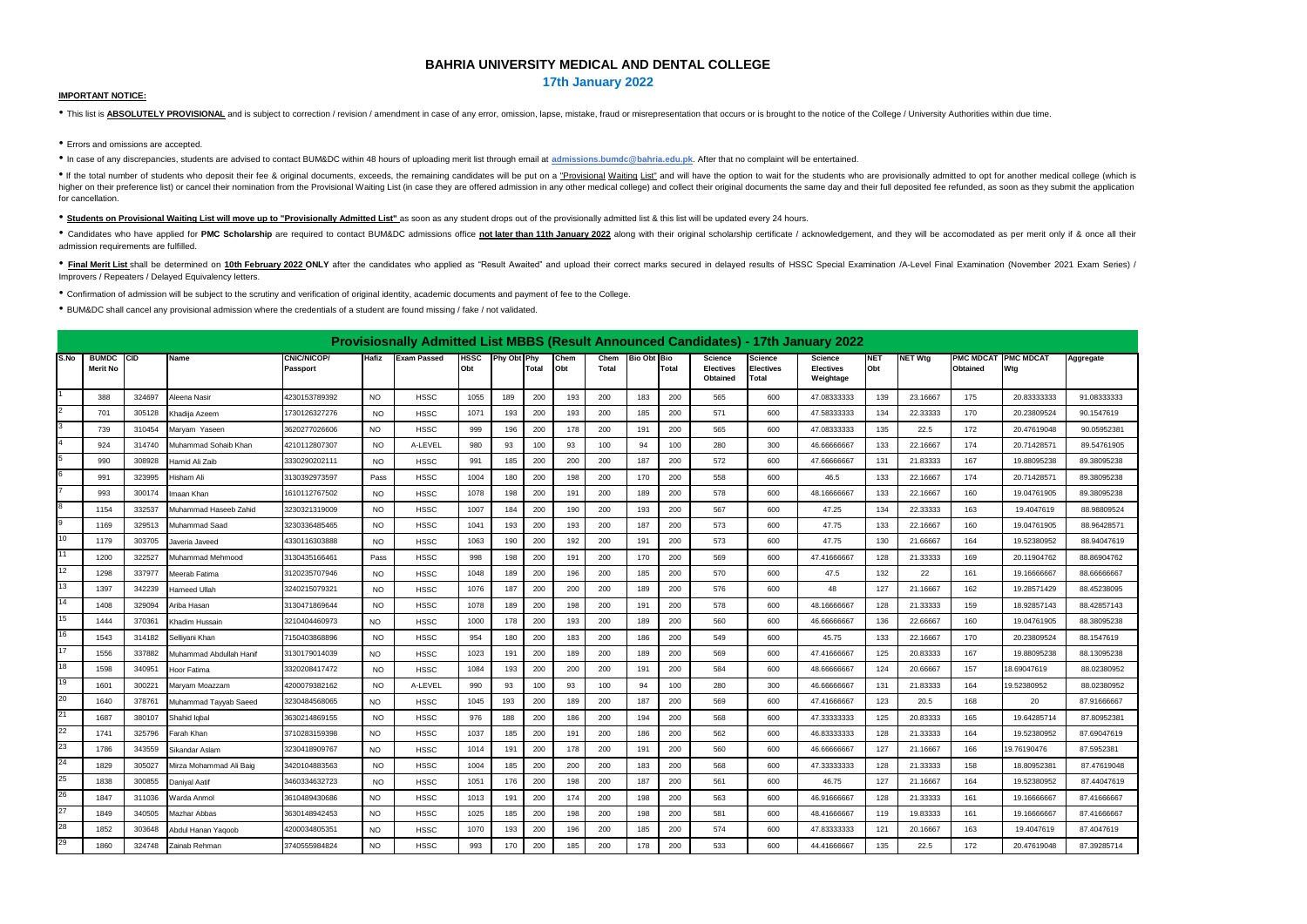|          | 1864 | 362907 | Muhammad Saleh Ashraf                         | 3530232535507 | N <sub>O</sub> | <b>HSSC</b> | 1011 | 190 | 200 | 180 | 200 | 186 | 200 | 556 | 600 | 46.33333333 | 132 | 22       | 160 | 19.04761905 | 87.38095238 |                                                   |
|----------|------|--------|-----------------------------------------------|---------------|----------------|-------------|------|-----|-----|-----|-----|-----|-----|-----|-----|-------------|-----|----------|-----|-------------|-------------|---------------------------------------------------|
| 31       | 1868 | 311100 | araib Fatima                                  | 3230129063846 | NO.            | <b>HSSC</b> | 1042 | 191 | 200 | 198 | 200 | 185 | 200 | 574 | 600 | 47.83333333 | 123 | 20.5     | 160 | 19.04761905 | 87.38095238 |                                                   |
| 32       | 1869 | 315415 | reeba Khan                                    | 4130282728988 | <b>NO</b>      | <b>HSSC</b> | 1043 | 192 | 200 | 186 | 200 | 189 | 200 | 567 | 600 | 47.25       | 130 | 21.66667 | 155 | 18.45238095 | 87.36904762 | On condition of awaited PMC<br>Scholarship result |
|          | 1877 | 309376 | Minahil Fatima                                | 3840382417524 | <b>NO</b>      | <b>HSSC</b> | 1074 | 183 | 200 | 198 | 200 | 193 | 200 | 574 | 600 | 47.83333333 | 125 | 20.83333 | 157 | 18.69047619 | 87.35714286 |                                                   |
|          | 1880 | 337324 | Muhammad Haris Akram                          | 3740554746571 | <b>NO</b>      | <b>HSSC</b> | 1011 | 183 | 200 | 180 | 200 | 178 | 200 | 541 | 600 | 45.08333333 | 135 | 22.5     | 166 | 19.76190476 | 87.3452381  |                                                   |
|          | 1901 | 304890 | Muhammad Asad                                 | 3210339832227 | NO.            | <b>HSSC</b> | 1043 | 191 | 200 | 193 | 200 | 189 | 200 | 573 | 600 | 47.75       | 123 | 20.5     | 160 | 19.04761905 | 87.29761905 |                                                   |
|          | 1905 | 306821 | Asma Muhammad                                 | 3840272873856 | <b>NO</b>      | <b>HSSC</b> | 1030 | 178 | 200 | 189 | 200 | 183 | 200 | 550 | 600 | 45.83333333 | 133 | 22.16667 | 162 | 19.28571429 | 87.28571429 |                                                   |
|          | 1926 | 321787 | Maria Hanif                                   | 3620142893088 | <b>NO</b>      | <b>HSSC</b> | 1009 | 192 | 200 | 176 | 200 | 196 | 200 | 564 | 600 | 47          | 130 | 21.66667 | 156 | 18.57142857 | 87.23809524 |                                                   |
|          | 1929 | 312229 | Ayesha Alam Mirza                             | 4250127577230 | <b>NO</b>      | <b>HSSC</b> | 1078 | 196 | 200 | 193 | 200 | 189 | 200 | 578 | 600 | 48.16666667 | 123 | 20.5     | 156 | 18.57142857 | 87.23809524 |                                                   |
|          | 1958 | 317381 | Muhammad Kashif Ashraf                        | 3660127639905 | <b>NO</b>      | <b>HSSC</b> | 1004 | 193 | 200 | 191 | 200 | 196 | 200 | 580 | 600 | 48.33333333 | 123 | 20.5     | 154 | 18.33333333 | 87.16666667 |                                                   |
| 40       | 1963 | 317603 | aiba Zahid                                    | 3210225440768 | <b>NO</b>      | <b>HSSC</b> | 1003 | 180 | 200 | 191 | 200 | 178 | 200 | 549 | 600 | 45.75       | 132 | 22       | 163 | 19.4047619  | 87.1547619  |                                                   |
|          | 1980 | 322439 | Muhammad Shahzaib Hamza                       | 3620172359889 | <b>NO</b>      | <b>HSSC</b> | 1000 | 179 | 200 | 186 | 200 | 175 | 200 | 540 | 600 | 45          | 127 | 21.16667 | 176 | 20.95238095 | 87.11904762 |                                                   |
|          | 1994 | 309805 | Muhammad Salman Zafar                         | 3740526589591 | <b>NO</b>      | A-LEVEL     | 975  | 85  | 100 | 90  | 100 | 85  | 100 | 260 | 300 | 43.33333333 | 139 | 23.16667 | 173 | 20.5952381  | 87.0952381  |                                                   |
| 43       | 1996 | 344380 | ddan Faroog                                   | 8130285983838 | <b>NO</b>      | <b>HSSC</b> | 953  | 176 | 200 | 191 | 200 | 195 | 200 | 562 | 600 | 46.83333333 | 133 | 22.16667 | 152 | 18.0952381  | 87.0952381  |                                                   |
|          | 2011 | 305016 | Abdul Muhaiman                                | 3410414894515 | <b>NO</b>      | <b>HSSC</b> | 1014 | 196 | 200 | 189 | 200 | 187 | 200 | 572 | 600 | 47.66666667 | 125 | 20.83333 | 156 | 18.57142857 | 87.07142857 |                                                   |
|          | 2013 | 324397 | Anjum Aslam                                   | 3230216161766 | <b>NO</b>      | <b>HSSC</b> | 1022 | 180 | 200 | 188 | 200 | 187 | 200 | 555 | 600 | 46.25       | 127 | 21.16667 | 165 | 19.64285714 | 87.05952381 |                                                   |
|          | 2018 | 379210 | Sved Ali Abbas Shah                           | 3230236506093 | <b>NO</b>      | <b>HSSC</b> | 1020 | 189 | 200 | 181 | 200 | 184 | 200 | 554 | 600 | 46.16666667 | 126 | 21       | 167 | 19.88095238 | 87.04761905 |                                                   |
|          | 2032 | 301670 | Minahil Fatima                                | 1250126525222 | <b>NO</b>      | <b>HSSC</b> | 1045 | 189 | 200 | 172 | 200 | 198 | 200 | 559 | 600 | 46.58333333 | 132 | 22       | 155 | 18.45238095 | 87.03571429 |                                                   |
|          | 2043 | 303588 | Asma Abbasi                                   | 1250150296422 | <b>NO</b>      | <b>HSSC</b> | 1043 | 191 | 200 | 184 | 200 | 192 | 200 | 567 | 600 | 47.25       | 125 | 20.83333 | 159 | 18.92857143 | 87.01190476 | On condition of awaited PMC                       |
|          | 2053 | 344870 |                                               | 3210396692968 |                |             | 1027 | 185 | 200 | 191 | 200 | 191 | 200 | 567 | 600 | 47.25       | 122 | 20.33333 | 163 | 19.4047619  | 86.98809524 | Scholarship result                                |
|          | 2056 | 368783 | Mah Para Yousaf                               |               | <b>NO</b>      | <b>HSSC</b> | 1032 |     |     |     |     | 200 | 200 |     | 600 |             |     |          |     |             |             |                                                   |
|          |      |        | Muhammad Abdullah<br>Syed Muhammad Awais Faiq | 8110240259583 | <b>NO</b>      | <b>HSSC</b> |      | 174 | 200 | 200 | 200 |     |     | 574 |     | 47.83333333 | 127 | 21.16667 | 151 | 17.97619048 | 86.97619048 |                                                   |
|          | 2065 | 370632 |                                               | 3740597823095 | <b>NO</b>      | <b>HSSC</b> | 1004 | 191 | 200 | 191 | 200 | 182 | 200 | 564 | 600 | 47          | 124 | 20.66667 | 162 | 19.28571429 | 86.95238095 |                                                   |
| 53       | 2083 | 330476 | Muhammad Wagas Gul                            | 3210380622283 | <b>NO</b>      | <b>HSSC</b> | 1032 | 196 | 200 | 183 | 200 | 189 | 200 | 568 | 600 | 47.33333333 | 124 | 20.66667 | 159 | 18.92857143 | 86.92857143 |                                                   |
|          | 2112 | 361045 | Muhammad Hammad Anwar                         | 3620345671339 | <b>NO</b>      | <b>HSSC</b> | 1024 | 189 | 200 | 191 | 200 | 176 | 200 | 556 | 600 | 46.33333333 | 129 | 21.5     | 160 | 19.04761905 | 86.88095238 |                                                   |
| 55       | 2116 | 320267 | Ayesha Maheen Choudhary                       | 3120106213184 | <b>NO</b>      | <b>HSSC</b> | 994  | 189 | 200 | 185 | 200 | 185 | 200 | 559 | 600 | 46.58333333 | 121 | 20.16667 | 169 | 20.11904762 | 86.86904762 |                                                   |
| 56       | 2120 | 351039 | Muhammad Hassan Hamza                         | 3820303502147 | NO             | <b>HSSC</b> | 1076 | 198 | 200 | 178 | 200 | 200 | 200 | 576 | 600 | 48          | 121 | 20.16667 | 157 | 18.69047619 | 86.85714286 |                                                   |
|          | 2129 | 302070 | Muhammad Hanan Fareed                         | 3310215678701 | NO             | <b>HSSC</b> | 1038 | 183 | 200 | 191 | 200 | 198 | 200 | 572 | 600 | 47.66666667 | 125 | 20.83333 | 154 | 8.33333333  | 86.83333333 |                                                   |
| 58       | 2133 | 325360 | Muneeba lobal                                 | 3110222413414 | <b>NO</b>      | <b>HSSC</b> | 1049 | 198 | 200 | 191 | 200 | 200 | 200 | 589 | 600 | 49.08333333 | 120 | 20       | 149 | 17.73809524 | 86.82142857 |                                                   |
| 59       | 2179 | 317919 | Ahmed Abdullah Jamil                          | 6110152813039 | Pass           | <b>HSSC</b> | 949  | 174 | 200 | 187 | 200 | 184 | 200 | 555 | 600 | 46.25       | 130 | 21.66667 | 158 | 18.80952381 | 86.72619048 |                                                   |
| 60       | 2191 | 340468 | Sumraiz Aslam Nagra                           | 3310123298783 | <b>NO</b>      | <b>HSSC</b> | 1025 | 189 | 200 | 191 | 200 | 193 | 200 | 573 | 600 | 47.75       | 123 | 20.5     | 155 | 8.45238095  | 86.70238095 |                                                   |
|          | 2196 | 309253 | Muhammad Abdullah                             | 3340105158051 | <b>NO</b>      | <b>HSSC</b> | 1053 | 185 | 200 | 200 | 200 | 178 | 200 | 563 | 600 | 46.91666667 | 128 | 21.33333 | 155 | 18.45238095 | 86.70238095 |                                                   |
| 62       | 2198 | 312134 | Farah Shahid                                  | 3230386629492 | <b>NO</b>      | <b>HSSC</b> | 1000 | 174 | 200 | 187 | 200 | 187 | 200 | 548 | 600 | 45.66666667 | 124 | 20.66667 | 171 | 20.35714286 | 86.69047619 |                                                   |
|          | 2205 | 366923 | Muhammad Usman Saqib                          | 3130276467923 | <b>NO</b>      | <b>HSSC</b> | 1022 | 194 | 200 | 178 | 200 | 193 | 200 | 565 | 600 | 47.08333333 | 124 | 20.66667 | 159 | 18.92857143 | 86.67857143 |                                                   |
| 63<br>64 | 2221 | 328851 | Mahrukh Tario                                 | 3210249790144 | <b>NO</b>      | <b>HSSC</b> | 1027 | 193 | 200 | 185 | 200 | 189 | 200 | 567 | 600 | 47.25       | 120 | 20       | 163 | 19.4047619  | 86.6547619  |                                                   |
|          | 2222 | 355669 | Tooba Akhtar                                  | 3130177970426 | <b>NO</b>      | <b>HSSC</b> | 996  | 196 | 200 | 187 | 200 | 178 | 200 | 561 | 600 | 46.75       | 123 | 20.5     | 163 | 19.4047619  | 86.6547619  |                                                   |
|          | 2223 | 317183 | Malaika Noor                                  | 3610478554266 | <b>NO</b>      | <b>HSSC</b> | 1021 | 185 | 200 | 186 | 200 | 192 | 200 | 563 | 600 | 46.91666667 | 122 | 20.33333 | 163 | 19.4047619  | 86.6547619  |                                                   |
|          | 2240 | 338525 | Muhammad Awais Ayub                           | 3310469074483 | <b>NO</b>      | <b>HSSC</b> | 992  | 192 | 200 | 184 | 200 | 173 | 200 | 549 | 600 | 45.75       | 128 | 21.33333 | 164 | 19.52380952 | 86.60714286 |                                                   |
|          | 2257 | 311090 | Zain Afzaal                                   | 3230389264231 | <b>NO</b>      | <b>HSSC</b> | 990  | 189 | 200 | 176 | 200 | 191 | 200 | 556 | 600 | 46.33333333 | 125 | 20.83333 | 163 | 19.4047619  | 86.57142857 |                                                   |
|          | 2265 | 324306 | Imran Raza                                    | 3210208796103 | <b>NO</b>      | <b>HSSC</b> | 1024 | 188 | 200 | 187 | 200 | 195 | 200 | 570 | 600 | 47.5        | 125 | 20.83333 | 153 | 18.21428571 | 86.54761905 |                                                   |
| 69       | 2266 | 330235 | Anish                                         | 4430349763667 | <b>NO</b>      | HSSC        | 932  | 176 | 200 | 168 | 200 | 184 | 200 | 528 | 600 | 44          | 131 | 21.83333 | 174 | 20.71428571 | 86.54761905 |                                                   |
| 70       | 2268 | 344227 | Khudeja Tul Kubra                             | 4130245987156 | <b>NO</b>      | <b>HSSC</b> | 1082 | 195 | 200 | 196 | 200 | 195 | 200 | 586 | 600 | 48.83333333 | 122 | 20.33333 | 146 | 17.38095238 | 86.54761905 |                                                   |
|          | 2277 | 342746 | Humaira Fatima                                | 3210195228578 | <b>NO</b>      | <b>HSSC</b> | 1046 | 191 | 200 | 180 | 200 | 185 | 200 | 556 | 600 | 46.33333333 | 129 | 21.5     | 157 | 18.69047619 | 86.52380952 |                                                   |
| 72       | 2279 | 354926 | Hammad Rasool                                 | 3460186138405 | <b>NO</b>      | <b>HSSC</b> | 946  | 175 | 200 | 184 | 200 | 168 | 200 | 527 | 600 | 43.91666667 | 137 | 22.83333 | 166 | 19.76190476 | 86.51190476 |                                                   |
| 73       | 2290 | 340175 | Muhammad Aqib                                 | 3230192697585 | <b>NO</b>      | <b>HSSC</b> | 1001 | 187 | 200 | 188 | 200 | 186 | 200 | 561 | 600 | 46.75       | 127 | 21.16667 | 156 | 18.57142857 | 86.48809524 |                                                   |
| 74       | 2292 | 321316 | Kausar Faroog                                 | 3520264425310 | <b>NO</b>      | <b>HSSC</b> | 988  | 188 | 200 | 179 | 200 | 192 | 200 | 559 | 600 | 46.58333333 | 128 | 21.33333 | 156 | 18.57142857 | 86.48809524 |                                                   |
| 75       | 2296 | 310637 | Momina Manal                                  | 3630292161218 | <b>NO</b>      | <b>HSSC</b> | 1034 | 185 | 200 | 191 | 200 | 178 | 200 | 554 | 600 | 46.16666667 | 124 | 20.66667 | 165 | 19.64285714 | 86.47619048 |                                                   |
| 76       | 2311 | 303181 | Chahat                                        | 4550426899242 | <b>NO</b>      | <b>HSSC</b> | 1074 | 190 | 200 | 194 | 200 | 194 | 200 | 578 | 600 | 48.16666667 | 124 | 20.66667 | 148 | 17.61904762 | 86.45238095 |                                                   |
| 77       | 2312 | 313744 | Menahil Usman                                 | 1210140124482 | <b>NO</b>      | <b>HSSC</b> | 1068 | 190 | 200 | 186 | 200 | 192 | 200 | 568 | 600 | 47.33333333 | 124 | 20.66667 | 155 | 18.45238095 | 86.45238095 |                                                   |
| 78       | 2316 | 324346 | Tanzeela Rehman                               | 3320277583440 | $NO$           | <b>HSSC</b> | 1000 | 182 | 200 | 182 | 200 | 189 | 200 | 553 | 600 | 46.08333333 | 130 | 21.66667 | 157 | 18.69047619 | 86.44047619 |                                                   |
|          |      |        |                                               |               |                |             |      |     |     |     |     |     |     |     |     |             |     |          |     |             |             |                                                   |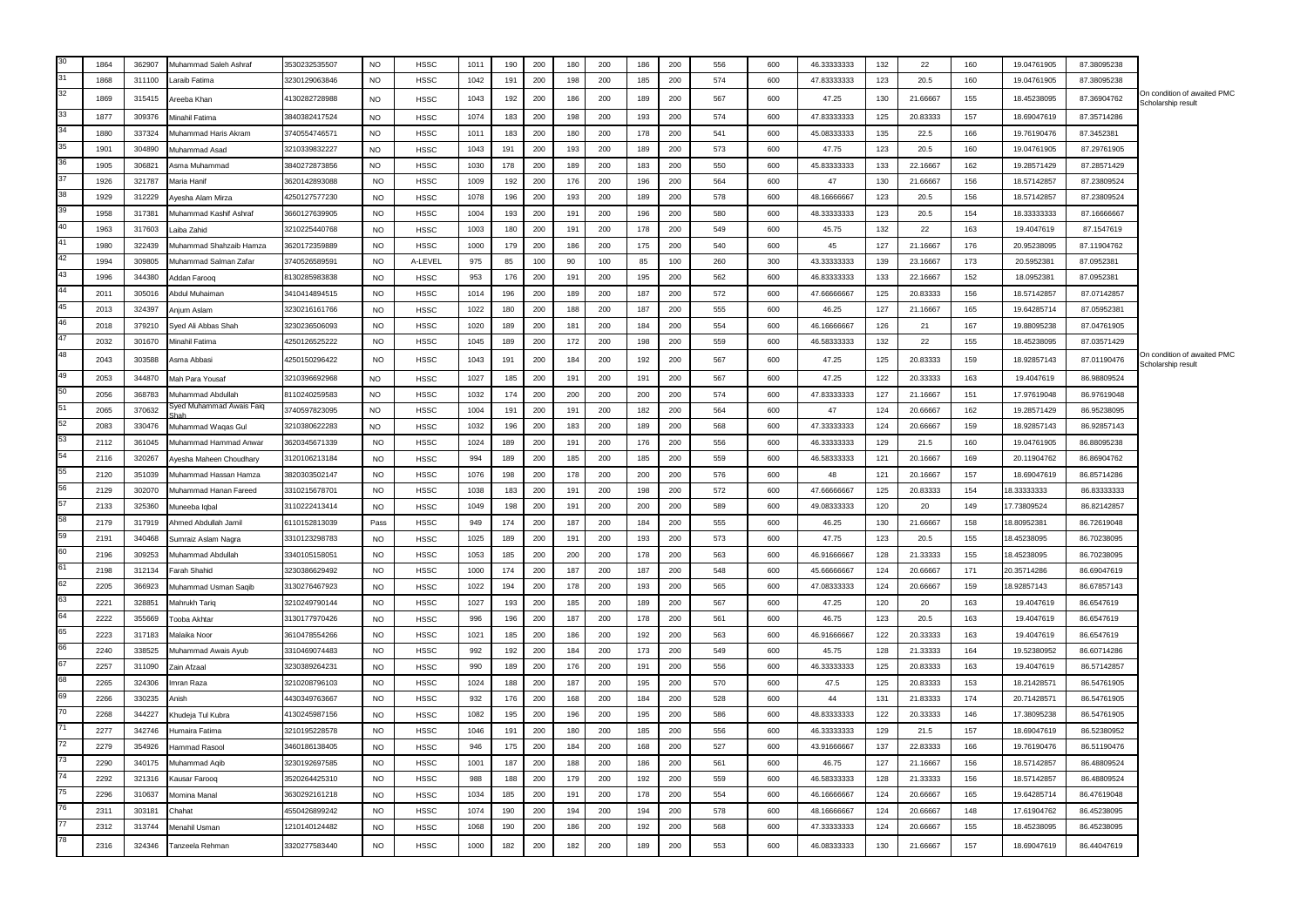| 79  | 2325 | 321819                         | Muhammad Hassaan Tehseen  | 3650168949575 | <b>NO</b> | <b>HSSC</b> | 1006 | 187 | 200     | 189 | 200 | 178 | 200 | 554 | 600 | 46.16666667 | 128 | 21.33333 | 159 | 18.92857143     | 86.42857143 |                                                   |
|-----|------|--------------------------------|---------------------------|---------------|-----------|-------------|------|-----|---------|-----|-----|-----|-----|-----|-----|-------------|-----|----------|-----|-----------------|-------------|---------------------------------------------------|
| 80  | 2336 | 364077<br>Muhammad Ali Ahhas   |                           | 3230401053569 | NO.       | <b>HSSC</b> | 1036 | 178 | 200     | 200 | 200 | 200 | 200 | 578 | 600 | 48.16666667 | 123 | 20.5     | 149 | 17.73809524     | 86.4047619  |                                                   |
| 81  | 2342 | 315740<br>Zainab Umar          |                           | 1330132973002 | <b>NO</b> | <b>HSSC</b> | 1008 | 193 | 200     | 195 | 200 | 180 | 200 | 568 | 600 | 47.33333333 | 123 | 20.5     | 156 | 18.57142857     | 86.4047619  |                                                   |
| 82  | 2352 | 374322<br>Jjala Shahid         |                           | 150186255644  | <b>NO</b> | <b>HSSC</b> | 930  | 182 | 200     | 166 | 200 | 176 | 200 | 524 | 600 | 43.66666667 | 137 | 22.83333 | 167 | 19.88095238     | 86.38095238 |                                                   |
| 83  | 2353 | 302003<br>Rabiha Mutahir       |                           | 3230450434624 | <b>NO</b> | HSSC        | 1032 | 189 | 200     | 167 | 200 | 196 | 200 | 552 | 600 | 46          | 133 | 22.16667 | 153 | 18.21428571     | 86.38095238 |                                                   |
| 84  | 2354 | 319891<br>Rabiya Irfan         |                           | 3310251427060 | <b>NO</b> | <b>HSSC</b> | 1032 | 178 | 200     | 196 | 200 | 178 | 200 | 552 | 600 | 46          | 128 | 21.33333 | 160 | 19.04761905     | 86.38095238 |                                                   |
| 85  | 2356 | 310477<br>Azka Yasin           |                           | 3620246635038 | <b>NO</b> | HSSC        | 1006 | 183 | 200     | 182 | 200 | 190 | 200 | 555 | 600 | 46.25       | 125 | 20.83333 | 162 | 19.28571429     | 86.36904762 |                                                   |
| 86  | 2369 | 308693<br>Muhammad Ashhad      |                           | 3230312531323 | <b>NO</b> | <b>HSSC</b> | 1009 | 178 | 200     | 198 | 200 | 183 | 200 | 559 | 600 | 46.58333333 | 120 | 20       | 166 | 19.76190476     | 86.3452381  |                                                   |
| 87  | 2372 | 329258<br>Dilawar Hassan       |                           | 3210313624339 | <b>NO</b> | HSSC        | 1089 | 189 | 200     | 200 | 200 | 200 | 200 | 589 | 600 | 49.08333333 | 120 | 20       | 145 | 17.26190476     | 86.3452381  |                                                   |
| 88  | 2394 | 375223<br>Husnain Abid         |                           | 3330164774553 | <b>NO</b> | <b>HSSC</b> | 1007 | 185 | 200     | 185 | 200 | 189 | 200 | 559 | 600 | 46.58333333 | 119 | 19.83333 | 167 | 19.88095238     | 86.29761905 |                                                   |
| 89  | 2442 | 316315                         | Muhammad Daniyal Zulfiqar | 3620145705353 | <b>NO</b> | <b>HSSC</b> | 1060 | 200 | 200     | 193 | 200 | 189 | 200 | 582 | 600 | 48.5        | 117 | 19.5     | 153 | 18.21428571     | 86.21428571 |                                                   |
| 90  | 2450 | 303794<br>Syeda Areeba Shah    |                           | 5440031237680 | <b>NO</b> | HSSC        | 959  | 185 | 200     | 195 | 200 | 185 | 200 | 565 | 600 | 47.08333333 | 124 | 20.66667 | 155 | 18.45238095     | 86.20238095 |                                                   |
| 91  | 2461 | 313077<br>Arwa Jameel          |                           | 3210207275096 | <b>NO</b> | <b>HSSC</b> | 1021 | 191 | 200     | 174 | 200 | 178 | 200 | 543 | 600 | 45.25       | 132 | 22       | 159 | 18.92857143     | 86.17857143 |                                                   |
| 92  | 2466 | 305544<br>Ansa Dua Shaikh      |                           | 4330440649080 | <b>NO</b> | HSSC        | 1081 | 187 | 200     | 196 | 200 | 198 | 200 | 581 | 600 | 48.41666667 | 125 | 20.83333 | 142 | 16.9047619      | 86.1547619  |                                                   |
| 93  | 2479 | 327586<br>Kiran Fatima         |                           | 3120246626158 | <b>NO</b> | HSSC        | 995  | 193 | 200     | 180 | 200 | 191 | 200 | 564 | 600 | 47          | 122 | 20.33333 | 158 | 18.80952381     | 86.14285714 |                                                   |
| 94  | 2489 | 323493<br>Muneeb Hassan        |                           | 3630240283181 | <b>NO</b> | <b>HSSC</b> | 993  | 186 | 200     | 190 | 200 | 159 | 200 | 535 | 600 | 44.58333333 | 127 | 21.16667 | 171 | 20.35714286     | 86.10714286 |                                                   |
| 95  | 2493 | 304097<br>Azan Akram           |                           | 4210138922403 | <b>NO</b> | A-LEVEL     | 935  | 85  | 100     | 85  | 100 | 85  | 100 | 255 | 300 | 42.5        | 138 | 23       | 173 | 20.5952381      | 86.0952381  |                                                   |
| 96  | 2526 | 350570<br>Adeel Sajid          |                           | 3410167620921 | <b>NO</b> | <b>HSSC</b> | 1017 | 198 | 200     | 176 | 200 | 183 | 200 | 557 | 600 | 46.41666667 | 129 | 21.5     | 152 | 18.0952381      | 86.01190476 |                                                   |
| 97  | 2533 | 300975<br>Muneeb Rasool        |                           | 3730147674177 | <b>NO</b> | HSSC        | 987  | 185 | 200     | 178 | 200 | 195 | 200 | 558 | 600 | 46.5        | 132 | 22       | 147 | 17.5            | 86          |                                                   |
| 98  | 2540 | 333674<br>Anza Sadio           |                           | 3610464410272 | <b>NO</b> | <b>HSSC</b> | 993  | 180 | 200     | 181 | 200 | 185 | 200 | 546 | 600 | 45.5        | 130 | 21.66667 | 158 | 18.80952381     | 85.97619048 |                                                   |
| 99  | 2541 | 352190<br>man Ishfaq           |                           | 3740385064646 | <b>NO</b> | HSSC        | 959  | 187 | 200     | 174 | 200 | 189 | 200 | 550 | 600 | 45.83333333 | 133 | 22.16667 | 151 | 17.97619048     | 85.97619048 |                                                   |
| 100 | 2549 | 352585<br>Ammara Rahman        |                           | 3320229854318 | <b>NO</b> | <b>HSSC</b> | 1089 | 196 | 200     | 200 | 200 | 193 | 200 | 589 | 600 | 49.08333333 | 112 | 18.66667 | 153 | 18.21428571     | 85.96428571 | On condition of awaited PMC                       |
| 101 | 2554 | 341271<br>Hasnain Abbas        |                           | 3230469876229 | <b>NO</b> | HSSC        | 1036 | 193 | 200     | 193 | 200 | 174 | 200 | 560 | 600 | 46.66666667 | 120 | 20       | 162 | 19.28571429     | 85.95238095 | Scholarship result                                |
| 102 | 2561 | 382837<br>Zahra                |                           | 3130359398434 | <b>NO</b> | HSSC        | 994  | 183 | 200     | 167 | 200 | 189 | 200 | 539 | 600 | 44.91666667 | 129 | 21.5     | 164 | 19.52380952     | 85.94047619 |                                                   |
| 103 | 2565 | 312471<br>Danish Habib         |                           | 3230352097789 | <b>NO</b> | <b>HSSC</b> | 966  | 172 | 200     | 193 | 200 | 187 | 200 | 552 | 600 | 46          | 131 | 21.83333 | 152 | 18.0952381      | 85.92857143 |                                                   |
| 104 | 2573 | 317823                         |                           | 3740523753658 |           |             | 977  | 185 | 200     | 178 | 200 | 193 | 200 | 556 | 600 | 46.33333333 | 121 | 20.16667 | 163 | 19.4047619      | 85.9047619  |                                                   |
| 105 |      | Ramla Riaz                     |                           |               | <b>NO</b> | <b>HSSC</b> |      |     |         |     |     |     |     |     |     |             |     |          |     |                 |             |                                                   |
| 106 | 2575 | 350567<br>lqra Zulifqar        |                           | 3230209194320 | <b>NO</b> | <b>HSSC</b> | 1004 | 185 | 200     | 189 | 200 | 180 | 200 | 554 | 600 | 46.16666667 | 122 | 20.33333 | 163 | 19.4047619      | 85.9047619  |                                                   |
| 107 | 2584 | 351719<br>Rashid Liaquat       |                           | 3630407965425 | <b>NO</b> | HSSC        | 1039 | 189 | 200     | 191 | 200 | 193 | 200 | 573 | 600 | 47.75       | 116 | 19.33333 | 158 | 18.80952381     | 85.89285714 |                                                   |
| 108 | 2585 | 307411<br>Nadeem Ahmed         |                           | 4310503398207 | <b>NO</b> | <b>HSSC</b> | 1069 | 193 | 200     | 192 | 200 | 192 | 200 | 577 | 600 | 48.08333333 | 119 | 19.83333 | 151 | 17.97619048     | 85.89285714 |                                                   |
| 109 | 2586 | 314279<br>Muhammad Umar Farooq |                           | 3240323439787 | <b>NO</b> | <b>HSSC</b> | 989  | 170 | 200     | 189 | 200 | 176 | 200 | 535 | 600 | 44.58333333 | 125 | 20.83333 | 172 | 20.47619048     | 85.89285714 |                                                   |
| 110 | 2589 | 348971<br>Uzair Ansar          |                           | 3610250536269 | <b>NO</b> | HSSC        | 1020 | 191 | 200     | 196 | 200 | 189 | 200 | 576 | 600 | 48          | 123 | 20.5     | 146 | 17.38095238     | 85.88095238 |                                                   |
| 111 | 2599 | 318876<br>Muhammad Shahbaz     |                           | 3230475368487 | <b>NO</b> | HSSC        | 939  | 185 | 200     | 172 | 200 | 178 | 200 | 535 | 600 | 44.58333333 | 132 | 22       | 162 | 19.28571429     | 85.86904762 |                                                   |
| 112 | 2600 | 306254                         | Mohammad Arham Bokhari    | 3520286289729 | <b>NO</b> | <b>HSSC</b> | 962  | 174 | 200     | 170 | 200 | 185 | 200 | 529 | 600 | 44.08333333 | 130 | 21.66667 | 169 | 20.11904762     | 85.86904762 |                                                   |
| 113 | 2605 | 302258<br>Komal Fatima         |                           | 3430125212202 | <b>NO</b> | <b>HSSC</b> | 979  | 180 | 200     | 177 | 200 | 189 | 200 | 546 | 600 | 45.5        | 125 | 20.83333 | 164 | 19.52380952     | 85.85714286 |                                                   |
| 114 | 2627 | 312136<br>Hamza Hassan         |                           | 5630227307217 | <b>NO</b> | HSSC        | 1053 | 198 | 200     | 176 | 200 | 189 | 200 | 563 | 600 | 46.91666667 | 122 | 20.33333 | 156 | 18.57142857     | 85.82142857 |                                                   |
| 115 | 2628 | 311248<br>Syed Hur Abbas Naqvi |                           | 3630293011515 | <b>NO</b> | <b>HSSC</b> | 1021 | 187 | 200     | 187 | 200 | 185 | 200 | 559 | 600 | 46.58333333 | 124 | 20.66667 | 156 | 18.57142857     | 85.82142857 |                                                   |
| 116 | 2630 | 321654<br>Zahra Aamir Khan     |                           | 3630258278218 | <b>NO</b> | A-LEVEL     | 969  | 85  | 100     | 85  | 100 | 94  | 100 | 264 | 300 | 44          | 133 | 22.16667 | 165 | 19.64285714     | 85.80952381 |                                                   |
| 117 | 2637 | 337725                         | Muhammad Abdur Rahman     | 3120228540159 | <b>NO</b> | HSSC        | 998  | 191 | 200     | 193 | 200 | 172 | 200 | 556 | 600 | 46.33333333 | 124 | 20.66667 | 158 | 18.80952381     | 85.80952381 |                                                   |
| 118 | 2639 | 314575<br>Fatima Ahsan         |                           | 4220148470030 | <b>NO</b> | <b>HSSC</b> | 1049 | 192 | 200     | 191 | 200 | 190 | 200 | 573 | 600 | 47.75       | 124 | 20.66667 | 146 | 17.38095238     | 85.79761905 |                                                   |
| 119 | 2657 | 365109<br>Samawiya Irshad      |                           | 1330227758302 | <b>NO</b> | <b>HSSC</b> | 952  | 162 | 200     | 184 | 200 | 182 | 200 | 528 | 600 | 44          | 127 | 21.16667 | 173 | 20.5952381      | 85.76190476 |                                                   |
|     | 2658 | 348340<br>Ahsan Zafar          |                           | 3630258844399 | <b>NO</b> | <b>HSSC</b> | 1014 | 191 | 200     | 191 | 200 | 196 | 200 | 578 | 600 | 48.16666667 | 117 | 19.5     | 152 | 18.0952381      | 85.76190476 |                                                   |
| 120 | 2669 | 333714                         | Muhammad Adeeb Ashraf     | 3460321416283 | <b>NO</b> | HSSC        | 1048 | 189 | 200     | 196 | 200 | 191 | 200 | 576 | 600 | 48          | 115 | 19.16667 | 156 | 18.57142857     | 85.73809524 |                                                   |
| 121 | 2672 | 307630<br>Marfia Farheen       |                           | 3710581831454 | <b>NO</b> | <b>HSSC</b> | 984  | 170 | 200     | 193 | 200 | 165 | 200 | 528 | 600 | 44          | 129 | 21.5     | 170 | 20.23809524     | 85.73809524 |                                                   |
| 122 | 2675 | 363844<br>Kashaf Mushtaq       |                           | 3620316939228 | <b>NO</b> | <b>HSSC</b> | 1012 | 187 | 200     | 193 | 200 | 198 | 200 | 578 | 600 | 48.16666667 | 119 | 19.83333 | 149 | 17.73809524     | 85.73809524 |                                                   |
| 123 | 2703 | 365057<br>Nighat Zahoor        |                           | 3120132978856 | <b>NO</b> | <b>HSSC</b> | 973  | 178 | 200     | 175 | 200 | 184 | 200 | 537 | 600 | 44.75       | 129 | 21.5     | 163 | 19.4047619      | 85.6547619  |                                                   |
| 124 | 2726 | 358901                         | Muhammad Obaid Ur Rehman  | 3440278412651 | <b>NO</b> | <b>HSSC</b> | 1039 | 193 | 200     | 183 | 200 | 185 | 200 | 561 | 600 | 46.75       | 121 | 20.16667 | 157 | 18.69047619     | 85.60714286 |                                                   |
| 125 | 2727 | 372156<br>Saad Ali Habib       |                           | 8230290130497 | <b>NO</b> | <b>HSSC</b> | 953  | 185 | 200 160 |     | 200 | 180 | 200 | 525 | 600 | 43.75       | 124 | 20.66667 |     | 178 21.19047619 | 85.60714286 | On condition of awaited PMC<br>Scholarship result |
| 126 | 2729 | 315373<br>Waqas Fareed         |                           | 3240226226273 | Pass      | <b>HSSC</b> | 993  | 187 | 200     | 186 | 200 | 184 | 200 | 567 | 600 | 47.25       | 123 | 20.5     | 150 | 17.85714286     | 85.60714286 |                                                   |
| 127 | 2739 | 317058<br>Abdullah Iftikhar    |                           | 3520289241059 | <b>NO</b> | <b>HSSC</b> | 1030 | 172 | 200     | 200 | 200 | 196 | 200 | 568 | 600 | 47.33333333 | 116 | 19.33333 | 159 | 18.92857143     | 85.5952381  |                                                   |
| 128 | 2740 | 304362<br>Maryam Wajid         |                           | 3130340301208 | <b>NO</b> | <b>HSSC</b> | 1076 | 187 | 200     | 196 | 200 | 193 | 200 | 576 | 600 | 48          | 122 | 20.33333 | 145 | 17.26190476     | 85.5952381  |                                                   |
|     |      |                                |                           |               |           |             |      |     |         |     |     |     |     |     |     |             |     |          |     |                 |             |                                                   |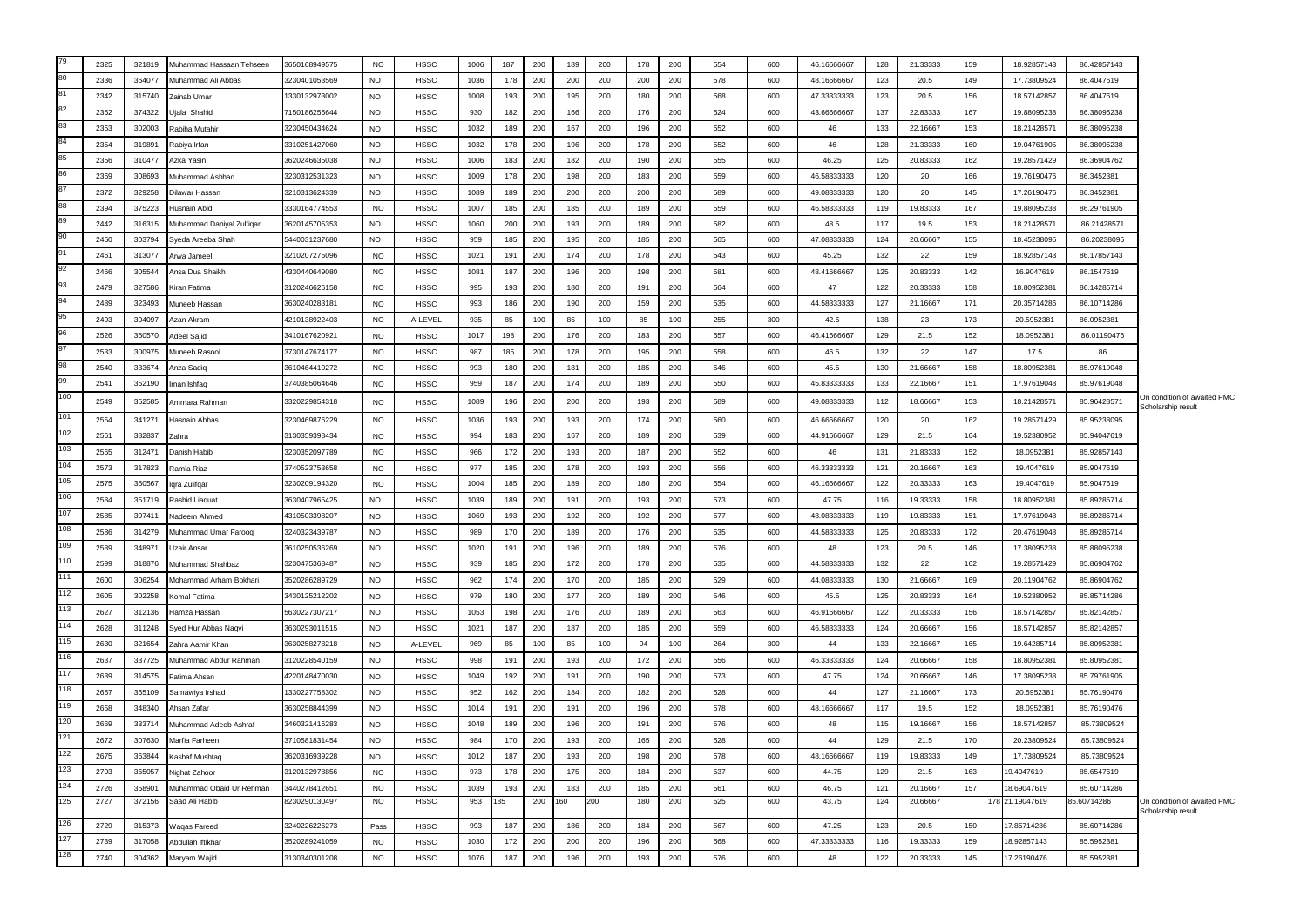| 129 | 2746 | 350473 | Sehrish Mugaddis        | 3210369796298 | <b>NO</b> | <b>HSSC</b> | 1005 |     | 176 | 200 | 000 | 537        | 600 | 44.75       | 130 | 21.66667 |     | 19.16666667 | 85.58333333 |
|-----|------|--------|-------------------------|---------------|-----------|-------------|------|-----|-----|-----|-----|------------|-----|-------------|-----|----------|-----|-------------|-------------|
| 130 | 275  | 300588 | Kumail Raza             | 3210388560513 | <b>NO</b> | <b>HSSC</b> | 984  | 196 | 178 | 200 | 200 | <b>546</b> | 600 | 45.5        | 124 | 20.6666  | 163 | (9.4047619) | 85.57142857 |
| 131 | 2756 | 347542 | Muhammad Ahsan Ashraf   | 3230368420967 | <b>NO</b> | <b>HSSC</b> | 961  |     | 195 | 200 | 200 | 554        | 600 | 46.1666666  | 125 | 20.83333 |     | 18.57142857 | 85.57142857 |
| 132 | 2763 |        | 379998 Jamaal Raza      | 3660147897953 | <b>NO</b> | <b>HSSC</b> | 1074 | 189 | 200 | 200 | 200 | 574        | 600 | 47.83333333 | 120 | $\sim$   | 149 | 17.73809524 | 85.57142857 |
| 133 | 2764 |        | 361196 Salah U Din      | 3130202099377 | <b>NO</b> | <b>HSSC</b> | 1010 |     | 185 | 200 | 200 | 550        | 600 | 45.83333333 | 127 | 21.1666  |     | 18.57142857 | 85.57142857 |
| 134 | 2765 |        | 351612 Syed Moazzam Ali | 3120277866391 | <b>NO</b> | <b>HSSC</b> | 1014 |     | 187 | 200 | 200 | 544        | 600 | 45.33333333 | 125 | 20.83333 | 163 | 19.4047619  | 85.57142857 |

|       | <b>Provisiosnally on Waiting List MBBS (Result Announced Candidates) - 17th January 2022</b><br><b>BUMDC</b><br>CID<br>Name<br>Hafiz<br><b>Exam Passed</b><br>Phy Obt Phy<br>Chem |                  |                                       |                                |                        |                            |                    |            |              |             |            |                    |            |                                                |                                             |                                                 |                   |                      |                              |                            |                            |
|-------|-----------------------------------------------------------------------------------------------------------------------------------------------------------------------------------|------------------|---------------------------------------|--------------------------------|------------------------|----------------------------|--------------------|------------|--------------|-------------|------------|--------------------|------------|------------------------------------------------|---------------------------------------------|-------------------------------------------------|-------------------|----------------------|------------------------------|----------------------------|----------------------------|
| S.No. | Merit No                                                                                                                                                                          |                  |                                       | CNIC/NICOP/<br>Passport        |                        |                            | <b>HSSC</b><br>Obt |            | <b>Total</b> | Chem<br>Obt | Total      | <b>Bio Obt Bio</b> | Total      | <b>Science</b><br><b>Electives</b><br>Obtained | <b>Science</b><br><b>Electives</b><br>Total | <b>Science</b><br><b>Electives</b><br>Weightage | <b>NET</b><br>Obt | NET Wtg              | <b>PMC MDCAT</b><br>Obtained | <b>PMC MDCAT</b><br>Wtg    | Aggregate                  |
|       | 2772                                                                                                                                                                              | 365175           | Wajeeha Farhan Dar                    | 4220140159166                  | <b>NO</b>              | A-LEVEL                    | 997                | 93         | 100          | 93          | 100        | 94                 | 100        | 280                                            | 300                                         | 46.66666667                                     | 124               | 20.66667             | 153                          | 18.21428571                | 85.54761905                |
|       | 2779                                                                                                                                                                              | 370422           | Hassan Akbar                          | 7150158876421                  | <b>NO</b>              | <b>HSSC</b>                | 921                | 180        | 200          | 188         | 200        | 179                | 200        | 547                                            | 600                                         | 45.58333333                                     | 124               | 20.66667             | 162                          | 19.28571429                | 85.53571429                |
|       | 2780                                                                                                                                                                              | 379677           | Abdul Razaq                           | 3210404259709                  | <b>NO</b>              | <b>HSSC</b>                | 1007               | 197        | 200          | 156         | 200        | 194                | 200        | 547                                            | 600                                         | 45.58333333                                     | 129               | 21.5                 | 155                          | 18.45238095                | 85.53571429                |
|       | 2796                                                                                                                                                                              | 353515           | Shahwaiz                              | 4110150330709                  | <b>NO</b>              | <b>HSSC</b>                | 1010               | 193        | 200          | 194         | 200        | 192                | 200        | 579                                            | 600                                         | 48.25                                           | 122               | 20.33333             | 142                          | 16.9047619                 | 85.48809524                |
|       | 2801                                                                                                                                                                              | 307349           | Abdul Qadeer                          | 4310504443207                  | <b>NO</b>              | <b>HSSC</b>                | 1069               | 193        | 200          | 192         | 200        | 192                | 200        | 577                                            | 600                                         | 48.08333333                                     | 118               | 19.66667             | 149                          | 17.73809524                | 85.48809524                |
|       | 2812                                                                                                                                                                              | 329541           | Ghazanfar Siddique                    | 3460253631843                  | <b>NO</b>              | <b>HSSC</b>                | 989                | 193        | 200          | 159         | 200        | 189                | 200        | 541                                            | 600                                         | 45.08333333                                     | 128               | 21.33333             | 160                          | 19.04761905                | 85.46428571                |
|       | 2828                                                                                                                                                                              | 378860           | Muhammad Anas                         | 1510161364251                  | <b>NO</b>              | <b>HSSC</b>                | 956                | 188        | 200          | 182         | 200        | 184                | 200        | 554                                            | 600                                         | 46.16666667                                     | 122               | 20.33333             | 159                          | 18.92857143                | 85.42857143                |
|       | 2844                                                                                                                                                                              | 306824           | Umna Farasat                          | 3120202580286                  | <b>NO</b>              | <b>HSSC</b>                | 985                | 194        | 200          | 166         | 200        | 194                | 200        | 554                                            | 600                                         | 46.16666667                                     | 129               | 21.5                 | 149                          | 17.73809524                | 85.4047619                 |
|       | 2856                                                                                                                                                                              | 308944           | Ruhab Idrees                          | 4230182720686                  | <b>NO</b>              | <b>HSSC</b>                | 1036               | 182        | 200          | 189         | 200        | 189                | 200        | 560                                            | 600                                         | 46.66666667                                     | 123               | 20.5                 | 153                          | 18.21428571                | 85.38095238                |
| 10    | 2862                                                                                                                                                                              | 350924           | <i>A</i> aimona Fatima                | 3130316328288                  | <b>NO</b>              | <b>HSSC</b>                | 1024               | 191        | 200          | 196         | 200        | 161                | 200        | 548                                            | 600                                         | 45.66666667                                     | 121               | 20.16667             | 164                          | 19.52380952                | 85.35714286                |
|       | 2864                                                                                                                                                                              | 340553           | Maryam Fatima                         | 3110158605182                  | <b>NO</b>              | <b>HSSC</b>                | 996                | 193        | 200          | 193         | 200        | 180                | 200        | 566                                            | 600                                         | 47.16666667                                     | 117               | 19.5                 | 157                          | 18.69047619                | 85.35714286                |
| 12    | 2872                                                                                                                                                                              | 321690           | Muhammmad Talha                       | 3230376607467                  | <b>NO</b>              | <b>HSSC</b>                | 1065               | 193        | 200          | 185         | 200        | 191                | 200        | 569                                            | 600                                         | 47.41666667                                     | 114               | 19                   | 159                          | 18.92857143                | 85.3452381                 |
| 13    | 2882                                                                                                                                                                              | 300086           | Rabail Ahmad                          | 4210160035110                  | <b>NO</b>              | A-LEVEL                    | 997                | 93         | 100          | 93          | 100        | 94                 | 100        | 280                                            | 300                                         | 46.66666667                                     | 122               | 20.33333             | 154                          | 18.33333333                | 85.33333333                |
| 14    |                                                                                                                                                                                   |                  |                                       |                                |                        |                            |                    |            |              |             |            |                    |            |                                                |                                             |                                                 |                   |                      |                              |                            |                            |
| 15    | 2895                                                                                                                                                                              | 316031           | Ghulam Dastgeer                       | 3230471009955                  | <b>NO</b>              | <b>HSSC</b>                | 1017               | 183        | 200          | 198         | 200        | 178                | 200        | 559                                            | 600                                         | 46.58333333                                     | 123               | 20.5                 | 153                          | 18.21428571                | 85.29761905                |
| 16    | 2916                                                                                                                                                                              | 343107           | Ghulam Muhammad                       | 3220386043613                  | <b>NO</b>              | <b>HSSC</b>                | 996                | 187        | 200          | 191         | 200        | 170                | 200        | 548                                            | 600                                         | 45.66666667                                     | 126               | 21                   | 156                          | 18.57142857                | 85.23809524                |
| 17    | 2919                                                                                                                                                                              | 352355           | Muhammad Attaullah                    | 3110267488757                  | <b>NO</b>              | <b>HSSC</b>                | 1030               | 167        | 200          | 196         | 200        | 187                | 200        | 550                                            | 600                                         | 45.83333333                                     | 120               | 20                   | 163                          | 19.4047619                 | 85.23809524                |
|       | 2920                                                                                                                                                                              | 312235           | Ibrar Saleem                          | 3130128401549                  | <b>NO</b>              | <b>HSSC</b>                | 1000               | 172        | 200          | 198         | 200        | 180                | 200        | 550                                            | 600                                         | 45.83333333                                     | 125               | 20.83333             | 156                          | 18.57142857                | 85.23809524                |
| 18    | 2934                                                                                                                                                                              | 322520           | Hafiz Ahmad Raza Khan                 | 3230460411725                  | <b>NO</b>              | <b>HSSC</b>                | 1055               | 189        | 200          | 185         | 200        | 191                | 200        | 565                                            | 600                                         | 47.08333333                                     | 113               | 18.83333             | 162                          | 19.28571429                | 85.20238095                |
| 19    | 2940                                                                                                                                                                              | 318961           | Qurat UI Ain Ali                      | 6110146900770                  | <b>NO</b>              | <b>HSSC</b>                | 1062               | 183        | 200          | 196         | 200        | 189                | 200        | 568                                            | 600                                         | 47.33333333                                     | 120               | 20                   | 150                          | 17.85714286                | 85.19047619                |
| 20    | 2949                                                                                                                                                                              | 325255           | Asad Ali                              | 3810114110487                  | <b>NO</b>              | <b>HSSC</b>                | 944                | 173        | 200          | 174         | 200        | 187                | 200        | 534                                            | 600                                         | 44.5                                            | 129               | 21.5                 | 161                          | 19.16666667                | 85.16666667                |
| 21    | 2955                                                                                                                                                                              | 373493           | Muhammad Arslan                       | 3240261877319                  | N <sub>O</sub>         | <b>HSSC</b>                | 932                | 175        | 200          | 168         | 200        | 176                | 200        | 519                                            | 600                                         | 43.25                                           | 130               | 21.66667             | 170                          | 20.23809524                | 85.1547619                 |
| 22    | 2964                                                                                                                                                                              | 323006           | Laiba Urooj                           | 3710278556904                  | <b>NO</b>              | <b>HSSC</b>                | 1009               | 182        | 200          | 175         | 200        | 195                | 200        | 552                                            | 600                                         | 46                                              | 127               | 21.16667             | 151                          | 17.97619048                | 85.14285714                |
| 23    | 2965                                                                                                                                                                              | 337707           | Muhammad Zain Raza                    | 3810160488401                  | <b>NO</b>              | <b>HSSC</b>                | 1012               | 200        | 200          | 183         | 200        | 183                | 200        | 566                                            | 600                                         | 47.16666667                                     | 125               | 20.83333             | 144                          | 17.14285714                | 85.14285714                |
| 24    | 2968                                                                                                                                                                              | 331560           | Samreen Islam                         | 3740602660168                  | <b>NO</b>              | <b>HSSC</b>                | 1044               | 185        | 200          | 193         | 200        | 180                | 200        | 558                                            | 600                                         | 46.5                                            | 124               | 20.66667             | 151                          | 17.97619048                | 85.14285714                |
| 25    | 2972                                                                                                                                                                              | 313303           | Zainab Qamar Malik                    | 3220239874742                  | <b>NO</b>              | <b>HSSC</b>                | 1023               | 183        | 200          | 198         | 200        | 192                | 200        | 573                                            | 600                                         | 47.75                                           | 115               | 19.16667             | 153                          | 18.2142857                 | 85.13095238                |
| 26    | 2976                                                                                                                                                                              | 315639           | Muhammad Mughees                      | 3120233927591                  | <b>NO</b>              | <b>HSSC</b>                | 1016               | 187        | 200          | 193         | 200        | 174                | 200        | 554                                            | 600                                         | 46.16666667                                     | 118               | 19.66667             | 162                          | 19.28571429                | 85.11904762                |
| 27    | 2977                                                                                                                                                                              | 367107           | Salman-Ud-Din                         | 1550152516095                  | N <sub>O</sub>         | <b>HSSC</b>                | 937                | 181        | 200          | 178         | 200        | 183                | 200        | 542                                            | 600                                         | 45.16666667                                     | 119               | 19.83333             | 169                          | 20.11904762                | 85.11904762                |
| 28    | 2978                                                                                                                                                                              | 323388           | Nayab Ishaque Noon                    | 4220127396216                  | <b>NO</b>              | <b>HSSC</b>                | 891                | 158        | 200          | 186         | 200        | 182                | 200        | 526                                            | 600                                         | 43.83333333                                     | 127               | 21.16667             | 169                          | 20.11904762                | 85.11904762                |
| 29    | 2984                                                                                                                                                                              | 381822           | Arshia Badar                          | 3130179714846                  | <b>NO</b>              | <b>HSSC</b>                | 1013               | 191        | 200          | 183         | 200        | 185                | 200        | 559                                            | 600                                         | 46.58333333                                     | 119               | 19.83333             | 157                          | 18.69047619                | 85.10714286                |
| 30    | 3017                                                                                                                                                                              | 360401           | Hoor UI Ain Akbar                     | 3210289028162                  | <b>NO</b>              | <b>HSSC</b>                | 1012               | 196        | 200          | 185         | 200        | 186                | 200        | 567                                            | 600                                         | 47.25                                           | 116               | 19.33333             | 155                          | 18.45238095                | 85.03571429                |
| 31    | 3020                                                                                                                                                                              | 304148           | Muhammad Musaab                       | 3210396609011                  | <b>NO</b>              | <b>HSSC</b>                | 1065               | 191        | 200          | 193         | 200        | 185                | 200        | 569                                            | 600                                         | 47.41666667                                     | 120               | 20                   | 148                          | 17.61904762                | 85.03571429                |
| 32    | 3024                                                                                                                                                                              | 322735           | Ayesha                                | 3660362590062                  | <b>NO</b>              | <b>HSSC</b>                | 1065               | 187        | 200          | 191         | 200        | 191                | 200        | 569                                            | 600                                         | 47.41666667                                     | 112               | 18.66667             | 159                          | 18.92857143                | 85.01190476                |
| 33    | 3035                                                                                                                                                                              | 320465           | Saira                                 | 4310296286598                  | <b>NO</b>              | <b>HSSC</b>                | 1032               | 184        | 200          | 170         | 200        | 184                | 200        | 538                                            | 600                                         | 44.83333333                                     | 131               | 21.83333             | 154                          | 18.33333333                | 85                         |
| 35    | 3042                                                                                                                                                                              | 312562           | Shehryaar Ahmed                       | 3440333337145                  | <b>NO</b>              | <b>HSSC</b>                | 1001               | 178        | 200          | 191         | 200        | 178                | 200        | 547                                            | 600                                         | 45.58333333                                     | 125               | 20.83333             | 156                          | 18.57142857                | 84.98809524                |
| 36    | 3049<br>3052                                                                                                                                                                      | 315121<br>301565 | Afsheen Bibi<br>Muhammad Ahmad Saleem | 3810335133616<br>3810492305743 | <b>NO</b><br><b>NO</b> | <b>HSSC</b><br><b>HSSC</b> | 1041<br>1017       | 185<br>183 | 200<br>200   | 189<br>193  | 200<br>200 | 183<br>189         | 200<br>200 | 557<br>565                                     | 600<br>600                                  | 46.41666667<br>47.08333333                      | 122<br>113        | 20.33333<br>18.83333 | 153<br>160                   | 18.21428571<br>19.04761905 | 84.96428571<br>84.96428571 |
| 37    | 3058                                                                                                                                                                              | 366143           | Muhammad Adeel Zafar                  | 3210219575875                  | <b>NO</b>              | <b>HSSC</b>                | 1024               | 189        | 200          | 176         | 200        | 183                | 200        | 548                                            | 600                                         | 45.66666667                                     | 125               | 20.83333             | 155                          | 18.45238095                | 84.95238095                |
| 38    | 3064                                                                                                                                                                              | 372405           | Muhammad Maaz Cheema                  | 3460136856033                  | <b>NO</b>              | <b>HSSC</b>                | 1021               | 178        | 200          | 198         | 200        | 185                | 200        | 561                                            | 600                                         | 46.75                                           | 122               | 20.33333             | 150                          | 17.85714286                | 84.94047619                |
| 39    | 3066                                                                                                                                                                              | 305810           | Saria Rauf                            | 3630181116352                  | <b>NO</b>              | <b>HSSC</b>                | 1015               | 187        | 200          | 184         | 200        | 185                | 200        | 556                                            | 600                                         | 46.33333333                                     | 118               | 19.66667             | 159                          | 18.92857143                | 84.92857143                |
| 40    | 3069                                                                                                                                                                              | 338690           | Maira Aslam                           | 3130211719472                  | NO                     | <b>HSSC</b>                | 1034               | 176        | 200          | 189         | 200        | 189                | 200        | 554                                            | 600                                         | 46.16666667                                     | 124               | 20.66667             | 152                          | 18.0952381                 | 84.92857143                |
| 41    | 3076                                                                                                                                                                              | 335970           | Muhammad Fezaan Ali                   | 3110448104951                  | <b>NO</b>              | <b>HSSC</b>                | 1045               | 176        | 200          | 200         | 200        | 183                | 200        | 559                                            | 600                                         | 46.58333333                                     | 115               | 19.16667             | 161                          | 19.16666667                | 84.91666667                |

condition of awaited PMC Scholarship result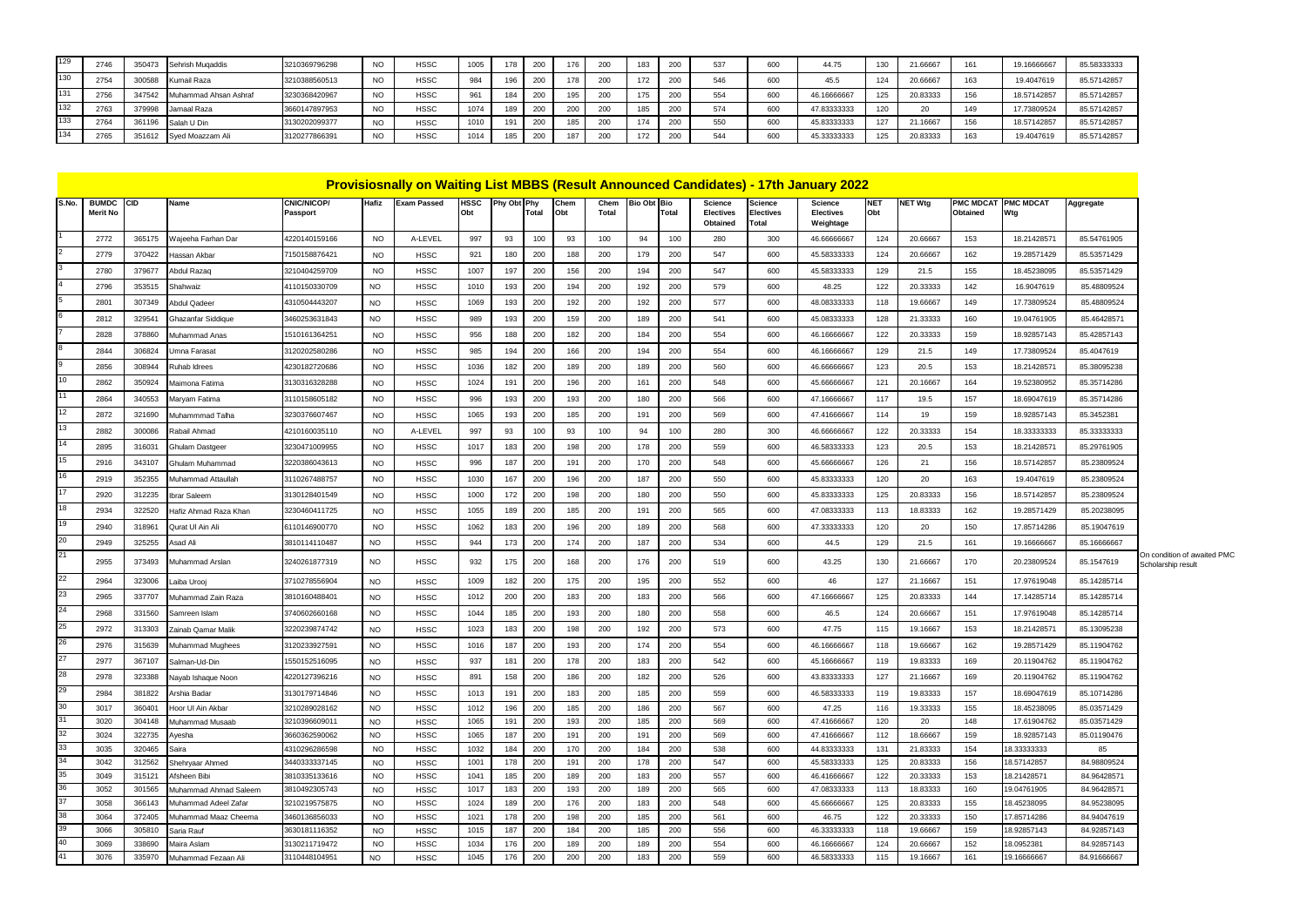|           | 3079 | 385951 | Dheerai Kumar                      | 4310271176755 | <b>NO</b>      | <b>HSSC</b>                | 958  | 186 | 200 | 186 | 200 | 185 | 200 | 557 | 600 | 46.41666667 | 116             | 19.33333 | 161 | 19.16666667 | 84.91666667 |
|-----------|------|--------|------------------------------------|---------------|----------------|----------------------------|------|-----|-----|-----|-----|-----|-----|-----|-----|-------------|-----------------|----------|-----|-------------|-------------|
|           | 3081 | 333818 | Atka Eman                          | 3630398226808 | <b>NO</b>      | <b>HSSC</b>                | 969  | 176 | 200 | 167 | 200 | 180 | 200 | 523 | 600 | 43.58333333 | 133             | 22.16667 | 161 | 19.16666667 | 84.91666667 |
| $\Lambda$ | 3089 | 356023 | Amna Siddigu                       | 4130364624872 | <b>NO</b>      | <b>HSSC</b>                | 932  | 186 | 200 | 188 | 200 | 188 | 200 | 562 | 600 | 46.83333333 | 122             | 20.33333 | 149 | 17.73809524 | 84.9047619  |
|           | 3091 | 305131 | Saad Hassan Qureshi                | 3740528687281 | <b>NO</b>      | <b>HSSC</b>                | 1065 | 178 | 200 | 200 | 200 | 191 | 200 | 569 | 600 | 47.41666667 | 117             | 19.5     | 151 | 17.97619048 | 84.89285714 |
| 46        | 3098 | 306741 | <b>Areeba Zahid</b>                | 3310218642938 | <b>NO</b>      | <b>HSSC</b>                | 999  | 183 | 200 | 180 | 200 | 187 | 200 | 550 | 600 | 45.83333333 | 120             | 20       | 160 | 9.04761905  | 84.88095238 |
|           | 3105 | 322328 | Ashbal Atif                        | 4220193719627 | <b>NO</b>      | A-LEVEL                    | 997  | 90  | 100 | 90  | 100 | 90  | 100 | 270 | 300 | 45          | 127             | 21.16667 | 157 | 8.69047619  | 84.85714286 |
| 48        | 3118 | 306529 | Muhammad Hassan Ali                | 3710189562607 | <b>NO</b>      | <b>HSSC</b>                | 1001 | 184 | 200 | 191 | 200 | 191 | 200 | 566 | 600 | 47.16666667 | 121             | 20.16667 | 147 | 17.5        | 84.83333333 |
|           | 3121 | 369793 | Mugaddas Yaseer                    | 3120590633548 | <b>NO</b>      | <b>HSSC</b>                | 984  | 183 | 200 | 176 | 200 | 174 | 200 | 533 | 600 | 44.41666667 | 131             | 21.83333 | 156 | 18.57142857 | 84.82142857 |
|           | 3134 | 344603 | Shehla Liaguat                     | 3630476681480 | NO             | <b>HSSC</b>                | 998  | 180 | 200 | 187 | 200 | 189 | 200 | 556 | 600 | 46.33333333 | 125             | 20.83333 | 148 | 17.61904762 | 84.78571429 |
|           | 3135 | 303244 | Zameet Ahmad                       | 3630239371838 | <b>NO</b>      | <b>HSSC</b>                | 1026 | 183 | 200 | 185 | 200 | 200 | 200 | 568 | 600 | 47.33333333 | 119             | 19.83333 | 148 | 17.61904762 | 84.78571429 |
|           | 3136 | 367155 | Hassan Riaz Khan                   | 3630271422235 | <b>NO</b>      | <b>HSSC</b>                | 1035 | 185 | 200 | 191 | 200 | 191 | 200 | 567 | 600 | 47.25       | 123             | 20.5     | 143 | 17.02380952 | 84.77380952 |
|           | 3141 | 361803 | Hina lobal                         | 3530387353076 | <b>NO</b>      | <b>HSSC</b>                | 1010 | 183 | 200 | 193 | 200 | 178 | 200 | 554 | 600 | 46.16666667 | 125             | 20.83333 | 149 | 17.73809524 | 84.73809524 |
|           | 3150 | 302527 | Murtafi Billah                     | 560403735899  | <b>NO</b>      | <b>HSSC</b>                | 925  | 173 | 200 | 175 | 200 | 184 | 200 | 532 | 600 | 44.33333333 | 131             | 21.83333 | 156 | 18.57142857 | 84.73809524 |
|           | 3159 | 370462 | Sharieel Ahmac                     | 3230379604015 | <b>NO</b>      | <b>HSSC</b>                | 976  | 183 | 200 | 187 | 200 | 176 | 200 | 546 | 600 | 45.5        | 126             | 21       | 153 | 18.21428571 | 84.71428571 |
|           | 3165 | 310077 | Avoon Zahra                        | 3210333261686 | N <sub>O</sub> | <b>HSSC</b>                | 1019 | 178 | 200 | 189 | 200 | 178 | 200 | 545 | 600 | 45.41666667 | 125             | 20.83333 | 155 | 18.45238095 | 84.70238095 |
|           | 3170 | 374468 | Rabia Satta                        | 3130484334954 | <b>NO</b>      | <b>HSSC</b>                | 968  | 186 | 200 | 184 | 200 | 180 | 200 | 550 | 600 | 45.83333333 | 121             | 20.16667 | 157 | 18.69047619 | 84.69047619 |
|           | 3174 | 317040 | Khadija Khan                       | 4510115526074 | <b>NO</b>      | <b>HSSC</b>                | 983  | 182 | 200 | 193 | 200 | 187 | 200 | 562 | 600 | 46.83333333 | 120             | -20      | 150 | 17.85714286 | 84.69047619 |
|           | 3178 | 332787 | Tayyaba Noor                       | 3130469322262 | <b>NO</b>      | <b>HSSC</b>                | 1029 | 187 | 200 | 189 | 200 | 187 | 200 | 563 | 600 | 46.91666667 | 118             | 19.66667 | 152 | 18.0952381  | 84.67857143 |
|           | 3182 | 363208 | Khadiia Fiaz                       | 3230429562748 | NO             | <b>HSSC</b>                | 1013 | 185 | 200 | 191 | 200 | 185 | 200 | 561 | 600 | 46.75       | 119             | 19.83333 | 152 | 18.0952381  | 84.67857143 |
|           | 3194 | 312168 | Muhammad Ahmer Zahid               | 3540487076359 | <b>NO</b>      | <b>HSSC</b>                | 1055 | 191 | 200 | 198 | 200 | 176 | 200 | 565 | 600 | 47.08333333 | 114             | 19       | 156 | 18.57142857 | 84.6547619  |
|           | 3195 | 320379 | Humema Ussara                      | 3120330451570 | <b>NO</b>      | <b>HSSC</b>                | 1008 | 192 | 200 | 194 | 200 | 175 | 200 | 561 | 600 | 46.75       | 116             | 19.33333 | 156 | 18.57142857 | 84.6547619  |
|           | 3199 | 301386 | Zartashia Khan                     | 4200022554306 | <b>NO</b>      | <b>HSSC</b>                | 1014 | 185 | 200 | 187 | 200 | 178 | 200 | 550 | 600 | 45.83333333 | 125             | 20.83333 | 151 | 17.97619048 | 84.64285714 |
|           | 3201 | 353062 | Jm-E-Aiman                         | 3120229359894 | <b>NO</b>      | <b>HSSC</b>                | 975  | 177 | 200 | 187 | 200 | 187 | 200 | 551 | 600 | 45.91666667 | 118             | 19.66667 | 160 | 19.04761905 | 84.63095238 |
|           | 3208 | 374649 | Muhammad Umar Khan                 | 1330238032417 | <b>NO</b>      | <b>HSSC</b>                | 1034 | 178 | 200 | 176 | 200 | 194 | 200 | 548 | 600 | 45.66666667 | 128             | 21.33333 | 148 | 17.61904762 | 84.61904762 |
|           | 3212 | 316344 | Abu Bakar Saddigue                 | 3230323676453 | <b>NO</b>      | <b>HSSC</b>                | 965  | 178 | 200 | 193 | 200 | 170 | 200 | 541 | 600 | 45.08333333 | 120             | 20       | 164 | 19.52380952 | 84.60714286 |
|           | 3215 | 320254 | Iman Fatima                        | 1210162801830 | <b>NO</b>      | <b>HSSC</b>                | 1029 | 178 | 200 | 180 | 200 | 191 | 200 | 549 | 600 | 45.75       | 131             | 21.83333 | 143 | 17.02380952 | 84.60714286 |
|           | 3217 | 327173 | Aymen Faroog                       | 3740599807292 | <b>NO</b>      | <b>HSSC</b>                | 1034 | 176 | 200 | 187 | 200 | 191 | 200 | 554 | 600 | 46.16666667 | 122             | 20.33333 | 152 | 18.0952381  | 84.5952381  |
|           | 3224 | 308690 | Farhan Ali                         | 3520274316205 | <b>NO</b>      | <b>HSSC</b>                | 1023 | 189 | 200 | 178 | 200 | 180 | 200 | 547 | 600 | 45.58333333 | 114             | 19       | 168 | 20          | 84.58333333 |
|           | 3230 | 318493 | -lafiz Zulifiqar Ali Kamrar        | 3110498399583 | <b>NO</b>      | <b>HSSC</b>                | 1074 | 196 | 200 | 189 | 200 | 189 | 200 | 574 | 600 | 47.83333333 | 10 <sub>s</sub> | 18,16667 | 156 | 18.57142857 | 84.57142857 |
|           | 3235 | 318518 | Saira Shoukat                      | 3230104759790 | <b>NO</b>      | <b>HSSC</b>                | 923  | 184 | 200 | 173 | 200 | 164 | 200 | 521 | 600 | 43.41666667 | 129             | 21.5     | 165 | 19.64285714 | 84.55952381 |
|           | 3238 | 314994 | Muhammad Haris                     | 3320265672267 | <b>NO</b>      | <b>HSSC</b>                | 1071 | 189 | 200 | 189 | 200 | 193 | 200 | 571 | 600 | 47.58333333 | 114             | 19       | 151 | 17.97619048 | 84.55952381 |
|           | 3241 | 308964 | Avesha lobal                       | 3230428399850 | <b>NO</b>      | <b>HSSC</b>                | 1082 | 193 | 200 | 198 | 200 | 191 | 200 | 582 | 600 | 48.5        | 112             | 18.66667 | 146 | 17.38095238 | 84.54761905 |
|           | 3244 | 333363 |                                    | 1620191586653 | <b>NO</b>      |                            | 957  | 188 | 200 | 178 | 200 | 179 | 200 | 545 | 600 | 45.41666667 | 124             | 20.66667 | 155 | 18.45238095 | 84.53571429 |
|           | 3245 | 335605 | Muhammad Shehroz                   | 3230469860914 | <b>NO</b>      | <b>HSSC</b><br><b>HSSC</b> | 1003 |     |     |     |     | 189 | 200 | 567 | 600 | 47.25       |                 | 18.83333 | 155 | 18.45238095 | 84.53571429 |
|           |      |        | Umaima Farooq                      |               |                |                            |      | 187 | 200 | 191 | 200 |     |     |     |     |             | 113             |          |     |             |             |
|           | 3246 | 360640 | Ramchand                           | 4430258877059 | <b>NO</b>      | <b>HSSC</b>                | 979  | 191 | 200 | 191 | 200 | 191 | 200 | 573 | 600 | 47.75       | 120             | 20       | 141 | 16.78571429 | 84.53571429 |
|           | 3247 | 316171 | Maria Uzair                        | 3220350521058 | <b>NO</b>      | <b>HSSC</b>                | 980  | 183 | 200 | 197 | 200 | 177 | 200 | 557 | 600 | 46.41666667 | 123             | 20.5     | 148 | 17.61904762 | 84.53571429 |
|           | 3250 | 329096 | Muhammad Zeshan Usman              | 3210390703065 | <b>NO</b>      | <b>HSSC</b>                | 1007 | 185 | 200 | 178 | 200 | 180 | 200 | 543 | 600 | 45.25       | 130             | 21.66667 | 148 | 17.61904762 | 84.53571429 |
|           | 3252 | 337475 | Agsa Aroo                          | 3230371874322 | <b>NO</b>      | <b>HSSC</b>                | 1009 | 185 | 200 | 185 | 200 | 191 | 200 | 561 | 600 | 46.75       | 116             | 19.33333 | 155 | 18.45238095 | 84.53571429 |
|           | 3253 | 306420 | Hussain Ahmad                      | 3620272579217 | <b>NO</b>      | <b>HSSC</b>                | 973  | 176 | 200 | 182 | 200 | 176 | 200 | 534 | 600 | 44.5        | 128             | 21.33333 | 157 | 18.69047619 | 84.52380952 |
|           | 3255 | 303515 | Moeez Ahmed                        | 3320211158899 | <b>NO</b>      | <b>HSSC</b>                | 1044 | 176 | 200 | 191 | 200 | 191 | 200 | 558 | 600 | 46.5        | 116             | 19.33333 | 157 | 18.69047619 | 84.52380952 |
|           | 3278 | 378356 | Anees Ahmad                        | 1610296000286 | N <sub>O</sub> | <b>HSSC</b>                | 974  | 188 | 200 | 186 | 200 | 170 | 200 | 544 | 600 | 45.33333333 | 127             | 21.16667 | 151 | 17.97619048 | 84.47619048 |
|           | 3280 | 314557 | Jannat Tahir Awan                  | 3310039399646 | <b>NO</b>      | A-LEVEL                    | 955  | 85  | 100 | 90  | 100 | 90  | 100 | 265 | 300 | 44.16666667 | 129             | 21.5     | 158 | 8.80952381  | 84.47619048 |
|           | 3293 | 323740 | Abdul Rehmar                       | 3510181079039 | <b>NO</b>      | <b>HSSC</b>                | 1024 | 185 | 200 | 193 | 200 | 170 | 200 | 548 | 600 | 45.66666667 | 122             | 20.33333 | 155 | 8.45238095  | 84.45238095 |
|           | 3295 | 337170 | Abdullah Bin Saeed                 | 3440346492811 | NO             | <b>HSSC</b>                | 971  | 198 | 200 | 185 | 200 | 187 | 200 | 570 | 600 | 47.5        | 121             | 20.16667 | 141 | 6.78571429  | 84.45238095 |
|           | 3301 | 309104 | Khadiia Aamir                      | 3420259840170 | <b>NO</b>      | <b>HSSC</b>                | 1033 | 183 | 200 | 185 | 200 | 185 | 200 | 553 | 600 | 46.08333333 | 123             | 20.5     | 150 | 17.85714286 | 84.44047619 |
|           | 3304 | 365093 | qra Aslam                          | 4220132344546 | <b>NO</b>      | A-LEVEL                    | 945  | 85  | 100 | 85  | 100 | 85  | 100 | 255 | 300 | 42.5        | 133             | 22.16667 | 166 | 19.76190476 | 84.42857143 |
|           | 3317 | 378683 | Aimen Zahid                        | 3330392497942 | <b>NO</b>      | <b>HSSC</b>                | 953  | 185 | 200 | 178 | 200 | 161 | 200 | 524 | 600 | 43.66666667 | 123             | 20.5     | 170 | 20.23809524 | 84.4047619  |
|           | 3318 | 314704 | Abdul Rehman                       | 3230454049003 | <b>NO</b>      | <b>HSSC</b>                | 946  | 183 | 200 | 183 | 200 | 176 | 200 | 542 | 600 | 45.16666667 | 124             | 20.66667 | 156 | 18.57142857 | 84.4047619  |
|           |      |        |                                    |               |                |                            |      |     |     |     |     |     |     |     |     |             |                 |          |     |             |             |
|           | 3319 | 340162 | Saveda Fatima Kubra                | 3110140736762 | NO             | <b>HSSC</b>                | 1026 | 172 | 200 | 193 | 200 | 189 | 200 | 554 | 600 | 46.16666667 | 118             | 19.66667 | 156 | 18.57142857 | 84.4047619  |
|           | 3327 | 326253 | <b>Vosheen Fatima</b>              | 3320406726062 | <b>NO</b>      | <b>HSSC</b>                | 1066 | 187 | 200 | 185 | 200 | 198 | 200 | 570 | 600 | 47.5        | 110             | 18.33333 | 156 | 18.57142857 | 84.4047619  |
|           | 3328 | 315097 | Abdul Qadeer                       | 3630125948605 | NO.            | <b>HSSC</b>                | 961  | 180 | 200 | 185 | 200 | 174 | 200 | 539 | 600 | 44.91666667 | 124             | 20.66667 | 158 | 18.80952381 | 84 39285714 |
|           | 3329 | 322944 | Aasifa Mahmood                     | 3210309746468 | NO             | <b>HSSC</b>                | 1065 | 187 | 200 | 189 | 200 | 193 | 200 | 569 | 600 | 47.41666667 | 114             | 19       | 151 | 17.97619048 | 84.39285714 |
|           | 3330 | 345877 | Tavvaba Hameed                     | 3710241610610 | <b>NO</b>      | <b>HSSC</b>                | 960  | 172 | 200 | 170 | 200 | 187 | 200 | 529 | 600 | 44.08333333 | 129             | 21.5     | 158 | 18.80952381 | 84.39285714 |
|           | 3332 | 322014 | Abdul Haseeb Ullah Khan            | 4200083024887 | <b>NO</b>      | A-LEVEL                    | 986  | 85  | 100 | 93  | 100 | 94  | 100 | 272 | 300 | 45.33333333 | 120             | 20       | 160 | 19.04761905 | 84.38095238 |
|           | 3334 | 314412 | Muhammad Amjad Naseer Urf<br>Ahmad | 3230333403429 | N <sub>O</sub> | <b>HSSC</b>                | 103' | 193 | 200 | 180 | 200 | 178 | 200 | 551 | 600 | 45.91666667 | 120             | 20       | 155 | 18.45238095 | 84.36904762 |
|           | 3346 | 320401 | Waiiha Ahmed                       | 9150601211008 | NO.            | <b>HSSC</b>                | 998  | 180 | 200 | 176 | 200 | 166 | 200 | 522 | 600 | 43.5        | 123             | 20.5     | 171 | 20.35714286 | 84.35714286 |
|           | 3347 | 342282 |                                    | 1430198058478 |                |                            | 909  | 178 | 200 |     |     | 180 |     | 537 | 600 | 44.75       |                 | 20.66667 | 159 |             | 84.3452381  |
|           |      |        | Saba Ali                           |               | <b>NO</b>      | <b>HSSC</b>                |      |     |     | 179 | 200 |     | 200 |     |     |             | 124             |          |     | 18.92857143 |             |